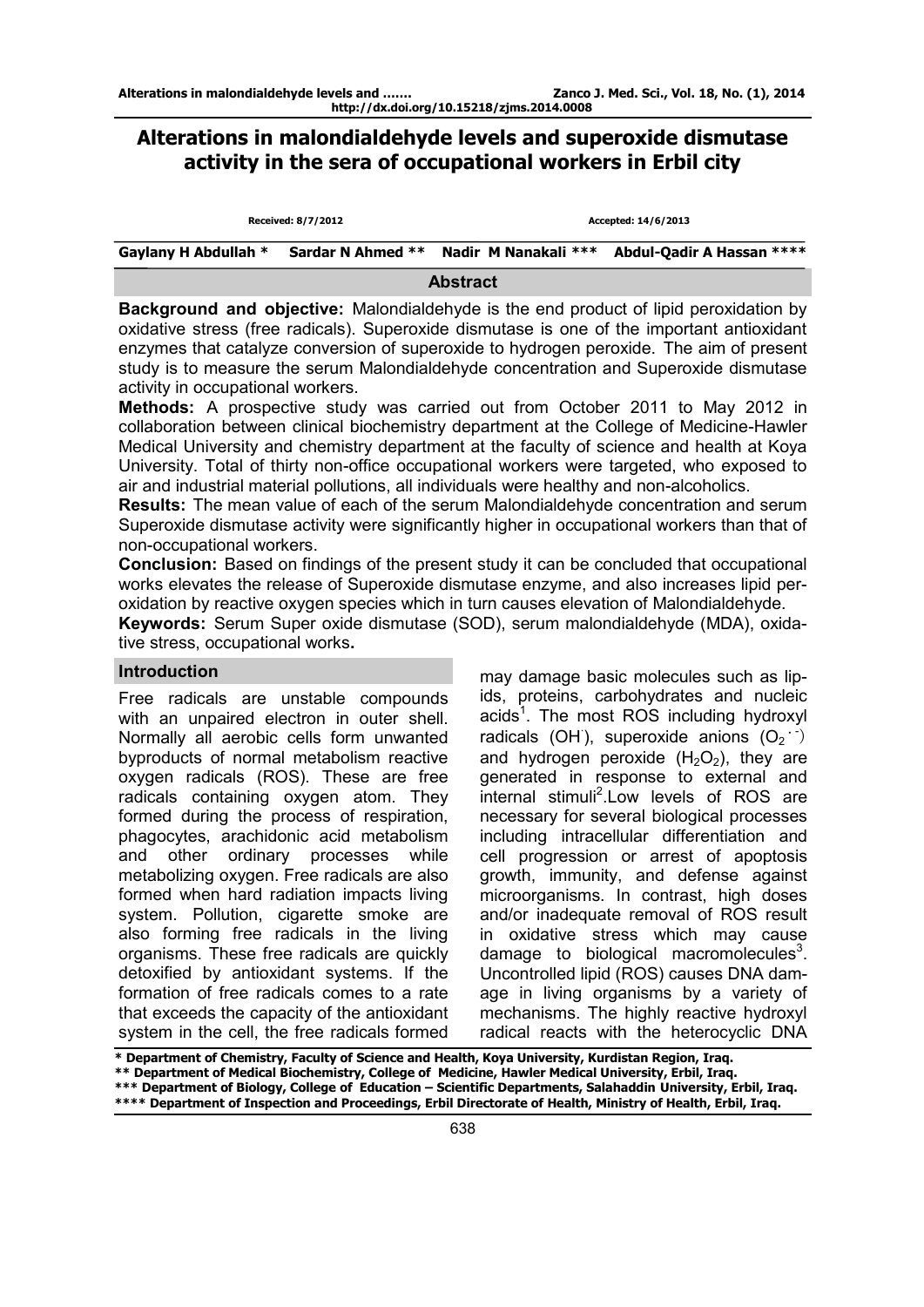**http://dx.doi.org/10.15218/zjms.2014.0008**  bases and the sugar moiety near or at diffusion-controlled rates<sup>4</sup>. Production can cause cell injury and death via DNA damage and directly inhibiting proteins, such as Na<sup>+</sup>/K-ATPases and glutamate transporters<sup>5</sup>. The protecting feature of Superoxide dismutase (SOD), one of the antioxidant enzymes against oxidative stress bears an essential role for life<sup>6</sup>. Oxidative stress has long been suspected to be involved in many disease processes including carcinogenesis, neurodegeneration, diabetes mellitus, and aging. Reactive degrade [polyunsaturated lipids](http://en.wikipedia.org/wiki/Polyunsaturated_fat) forming malondialdehyde<sup>7,8</sup>. This compound is a reactive [aldehyde](http://en.wikipedia.org/wiki/Aldehyde) and is one of the many reactive electrophile species that cause toxic stress in cells and form covalent protein adducts. The production of this aldehyde is used as a biomarker to measure the level of [oxidative stress](http://en.wikipedia.org/wiki/Oxidative_stress) in an organism<sup>9</sup>. The plasma concentration of Malondialdehyde (MDA) is the most frequently used biomarker providing an indication of the overall lipid peroxidation caused by many diseases $10,11$ . Superoxide dismutase (SOD) is an enzyme that repairs cells and reduces the damage done to them by superoxide. SOD enzymes were previously thought to be several metalloproteins<sup>12-14</sup> with unknown function, for instance, CuZnSOD were known as erythrocuprein. SOD also helps the body to utilize zinc, copper, and manganese. There are two different forms of this enzyme. These two enzymes work in different compartments of the cell, and they utilize different positively charged metal ions to neutralize the negatively charged superoxide radicals. Each type of SOD plays a different role in keeping cells healthy<sup>15</sup>. Cu/Zn SOD is activated by the delivery of copper by the human metallochaperone  $CCS<sup>16</sup>$  protects the cells' cytoplasm<sup>15</sup> and Mn SOD protects their mitochondria<sup>17</sup>. The majority of [oxygen](http://www.wisegeek.com/what-is-oxygen.htm) metabolism and respiration processes take place in mitochondria, many oxygen radicals are therefore generated in this compartment. Unfortunately, human's body production of SOD peaks as

early as the age of 10, after which that the levels begin to decline by about 15 per cent per decade. Although SOD is also present in certain foods including cabbage, broccoli, wheat and barley grasses, it is difficult to boost their levels through diet alone<sup>18,19</sup>. Free radicals emerge not only during normal oxygen metabolism and inflammatory processes, but also as a consequence of exposure to ionizing radiation, cigarette smoke or excessive alcohol consumption. Cellular free radicals target key organic substrates such as lipids, DNA and proteins. Protective agents and defense mechanisms act to minimize oxidative damage. This antioxidant system consists of (1) small molecules such as vitamin C and E, glutathione, carotenes and coenzyme Q, as well as (2) enzyme antioxidants which detoxify radicals or repair oxidized molecules. In aging cells and organisms and under certain pathophysiological conditions - such as smokers' emphysema, rheumatoid arthritis, Alzheimer's and Parkinson's disease accumulation of biomolecule oxidation products indicate a disturbed balance in the oxidative stress response<sup>20-22</sup>. This study is thus aimed to estimate both the serum MDA and SOD in different types of no-office occupational workers to evaluate the effect of accupational works on ROS production.

# **Methods**

# **A-Separation of serum:**

Five ml of blood from the vein of sample persons were taken transferred into test tubes then kept aside for about half an hour. Sample bloods were centrifuged at 3000 rpm for 10 minutes. Serum was separated from the RBC and other precipitants using a proper micro-pipette and transferred to a new tube and kept in the refrigerator until it was used.

# **B-Sampling:**

Total of thirty non-office occupational workers were targeted, all individuals were healthy and non-alcoholics. Six of them were traffic policemen who spent at least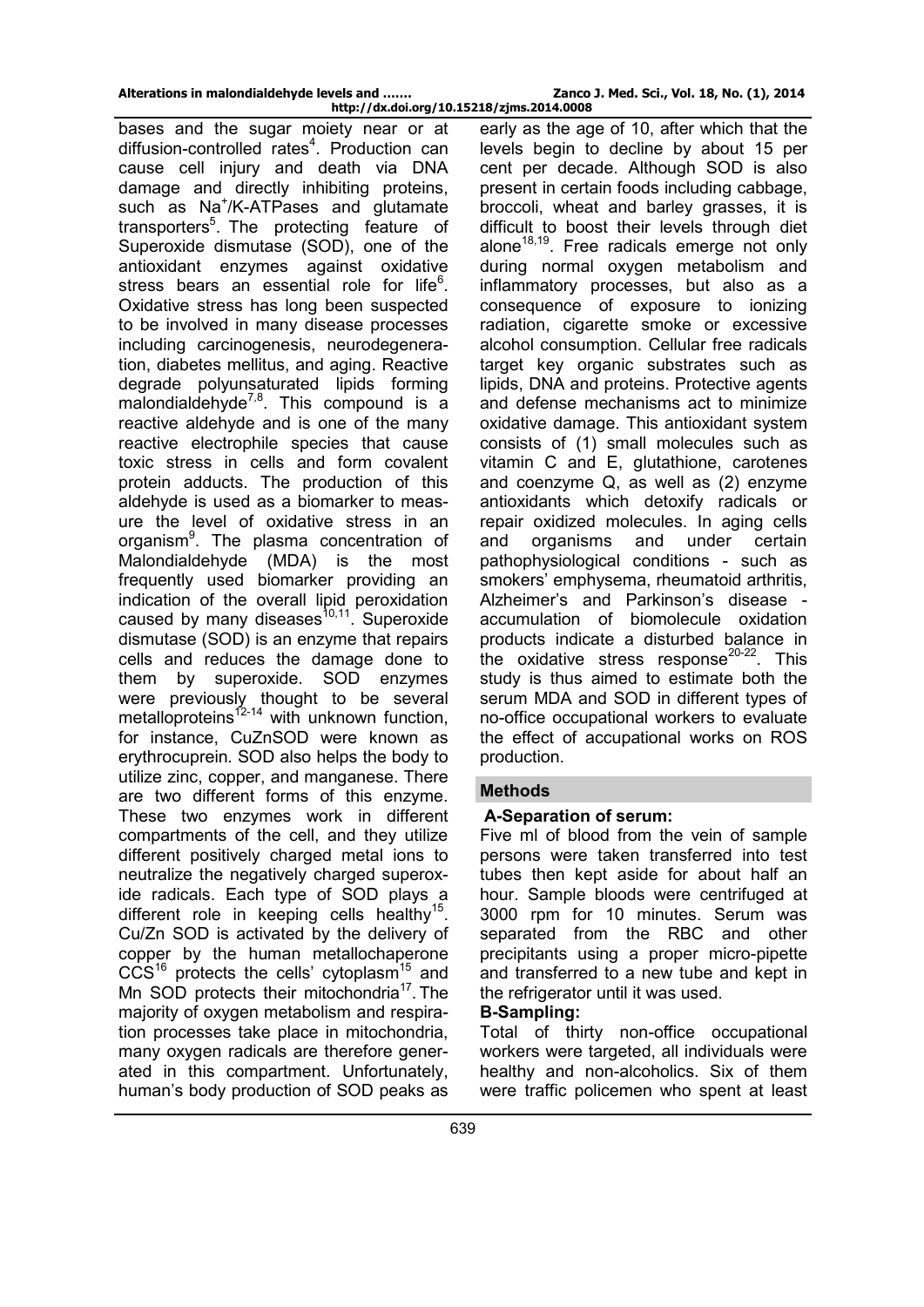two years serving on the streets. Six of them were dyers who spent no less than two years dying cars using spraying-guns and polishing materials. The same number of individuals was working in oil refinery field. Twelve of them were industrial estate welding workers who have worked regularly with welding.

# **C- Methods**

#### 1. Determination of serum MDA

Lipid peroxidation was estimated according to the method described by Rehncrona et al 23 Measurement of (MDA), a secondary product of lipid peroxidation was based on the colorimetric reaction with thiobarbituric acid 20 which is based on the reaction of (MDA) with thiobarbituric acid (TBA) forming red, fluorescent MDA-TBA2 adduct21 that absorbs strongly at wavelength 532 nm, Figure  $1^{24}$ .



**Figure 1:** Formation MDA: (TBA)<sub>2</sub> adduct.

2. Evaluation the activity of SOD using modified photochemical Nitroblue Tetrazolium (NBT) method. This method includes the use of sodium cyanide as peroxidase inhibitor, and also used to determine the activity of superoxide dismutase by indirect method via the change in the color intensity of formazin which produced by the reduction of  $O<sub>2</sub>$  in nitroblue tetrazloium dye. Decrease in the optical density of formazin is the indication of increase in the effectiveness of the enzyme (SOD). The reaction mixture in one centimeter cuvette was radiated by using the fluorescent lamp of 20 watt for 10 minutes at 25 °C. Then the absorbance at 560 nm was measured. The activity of superoxide dismutase was calculated by measuring the difference between absorbance before and after the radiation<sup>26</sup>.

# **D-Statistical analysis**

The statistical evaluation of the results [mean, standard deviation (S, D) and standard error of mean (S.E.M.)] were calculated using the scientific calculator. The different variables were compared to each other using the unpaired student test [t-test]. Only p<0.05 was regarded as significant $2^{\prime}$ .

### **Results**

Table 1 shows the detail of thirty male persons who were targeted in this study. Table 2 provides the mean  $\pm$  SD of S.MDA and SOD of the four groups. Results reveal that the mean± SD of S.MDA concentration is 1.67 $\pm$  0.21 µg/L, and the mean $\pm$  SD of S.SOD activity is 0.156± 0.03 IU/L, the values exceeded normal ranges (0.5-1.5 and 0.1-0.125) respectively.

**Table 1:** Details; of subject's number, ages, body mass index, occupational years, marital state, smoking, and chronic illness.

| <b>Numbers</b>                     | 30                 |
|------------------------------------|--------------------|
| Ages (Mean±SD)                     | 34.37+21.92        |
| Body mass index (BMI)<br>(Mean±SD) | $23.8 \pm 20.3$    |
| Occupational years<br>(Mean±SD)    | $12.86 + 11.5$     |
| Married (Numbers and %)            | 27 of 30 (90%)     |
| Smokers (Numbers and %)            | 13 of 30 (43.3%)   |
| Chronic illness<br>(Numbers and %) | 0 of 30 $(0.00\%)$ |

**Table 2:** The (mean± SD) of S.MDA and SOD of the four groups.

| <b>Parameters</b>    | Number | Values<br>(Mean $\pm$ SD) | Normal<br>ranges |
|----------------------|--------|---------------------------|------------------|
| S.MDS<br>$(\mu g/L)$ | 30     | $1.67 + 1.15$             | $0.5 - 1.5$      |
| S.SOD<br>(IU/L)      | 30     | $0.156 + 0.16$            | $0.1 - 0.125$    |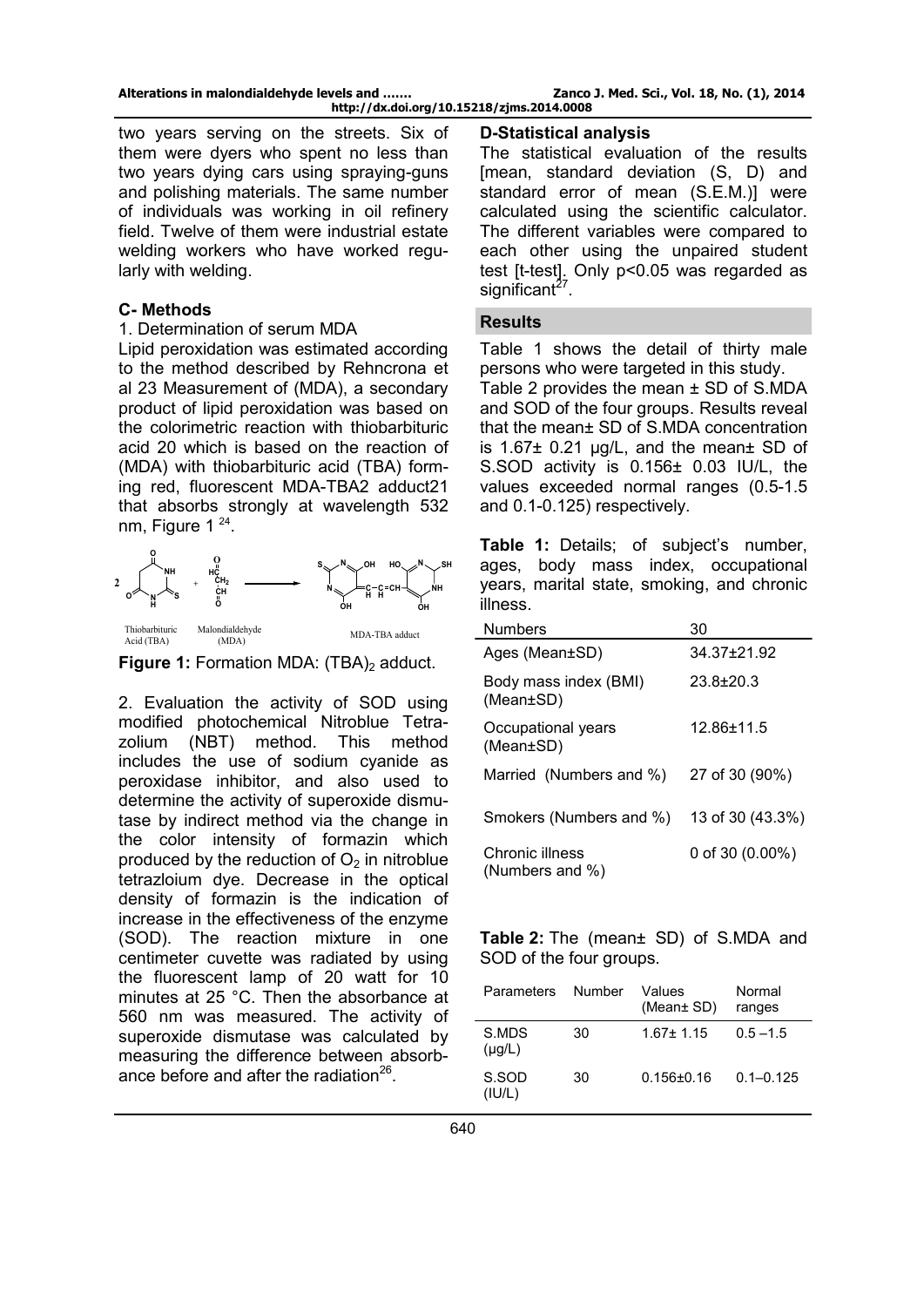**http://dx.doi.org/10.15218/zjms.2014.0008**  Table 3 shows the mean values of S.MDA level and S.SOD activity in four different occupational workers. The mean levels of each S.MDA and S.SOD activity in dyers and asphalt workers group are significantly higher than that of traffic polices and welders group. P<0.01. Table 4 provides that the mean ±SD. of S.MDA level is significantly increased according to the age, P<0.05, while there is no any significant

difference of S.SOD activity between two groups. Table 5 provides the mean ±SD of S.MDA level and S.SOD activity. According to the duration of occupational works who worked  $\geq$  15 years or < 15 years in their jobs, data showed that both S.MDA level and S.SOD activity are significantly increase according to the duration of the occupational works. P<0.05 for S.MDA and P<0.01 for S.SOD activity.

**Table 3:** Shows the difference among the four groups of their S.MDA and S.SOD activity (Mean ± SD.)

| <b>Parameters</b> | <b>Traffic policemen</b>                                                                                                                                                                                                                                                               | <b>Welders</b>  | <b>Dyers</b>                                                                            | <b>Asphalt Workers</b>                            |
|-------------------|----------------------------------------------------------------------------------------------------------------------------------------------------------------------------------------------------------------------------------------------------------------------------------------|-----------------|-----------------------------------------------------------------------------------------|---------------------------------------------------|
| MDA (µg/L)        | $1.17 \pm 1.48$                                                                                                                                                                                                                                                                        | $1.47 \pm 1.7$  | $2.65 \pm 1.8$                                                                          | $1.539 + 1.53$                                    |
| SOD (IU/L)        | $0.061 \pm 0.22$                                                                                                                                                                                                                                                                       | $0.16 \pm 0.17$ | $0.23 \pm 0.19$                                                                         | $0.178 + 0.19$                                    |
| V (versus)        | S.MDA (µg/L) of dyers V traffic policemen<br>S.SOD (IU/L) V Traffic policemen<br>S.MDA (µg/L) of asphalt workers V Traffic policemen<br>S.SOD (IU/L) of asphalt worker V Traffic policemen<br>S.MDA (µg/L) of welders V Traffic policemen<br>S.SOD (IU/L) of dyers V Traffic policemen |                 | p<0.01<br>$t = 4.5$<br>$t = 4.5$<br>$t = 1.34$<br>$t = 3.51$<br>$t = 0.95$<br>$t = 2.8$ | p<0.01<br>p<0.05<br>p<0.01<br>p>0.01 NS<br>p<0.05 |

**Table 4:** The mean ±SD of S. MDA level and S.SOD activity according to the age (five youngest and five eldest samples)

| <b>Parameters</b> | The five youngest (Mean ±SD)                                                               |                          | The five oldest (Mean ±SD) |
|-------------------|--------------------------------------------------------------------------------------------|--------------------------|----------------------------|
| $MDA(\mu g/L)$    | $1.72 \pm 1.75$                                                                            |                          | $2.267 \pm 2.14$           |
| SOD(IU/L)         | $0.19 \pm 0.25$                                                                            |                          | $0.136 \pm 0.2$            |
| V (versus).       | S.MDA of the five older. V the five younger<br>S.SOD of the five older. V the five younger | $t = 2.85$<br>$t = 1.29$ | $P=0.039$<br>P>0.05 NS     |

**Table 5:** The mean ±SD of S.MDA level and S.SOD activity according to the duration of occupational works who worked≥ 15years or < 15years in their job.

| <b>Parameters</b> | Occupational years ≥15 years | Occupational years <15 years |
|-------------------|------------------------------|------------------------------|
| $MDA(\mu g/L)$    | 1.815±0.9                    | $1.55 \pm 0.86$              |
| SOD(IU/L)         | $0.154\pm0.07$               | $0.138 + 0.1$                |

S.MDA of occupational years≥15years V occupational years<15years t=1.25 P=0.041 S.SOD of occupational years≥15years V occupational years<15years t=3.825 P<0.01 V (versus).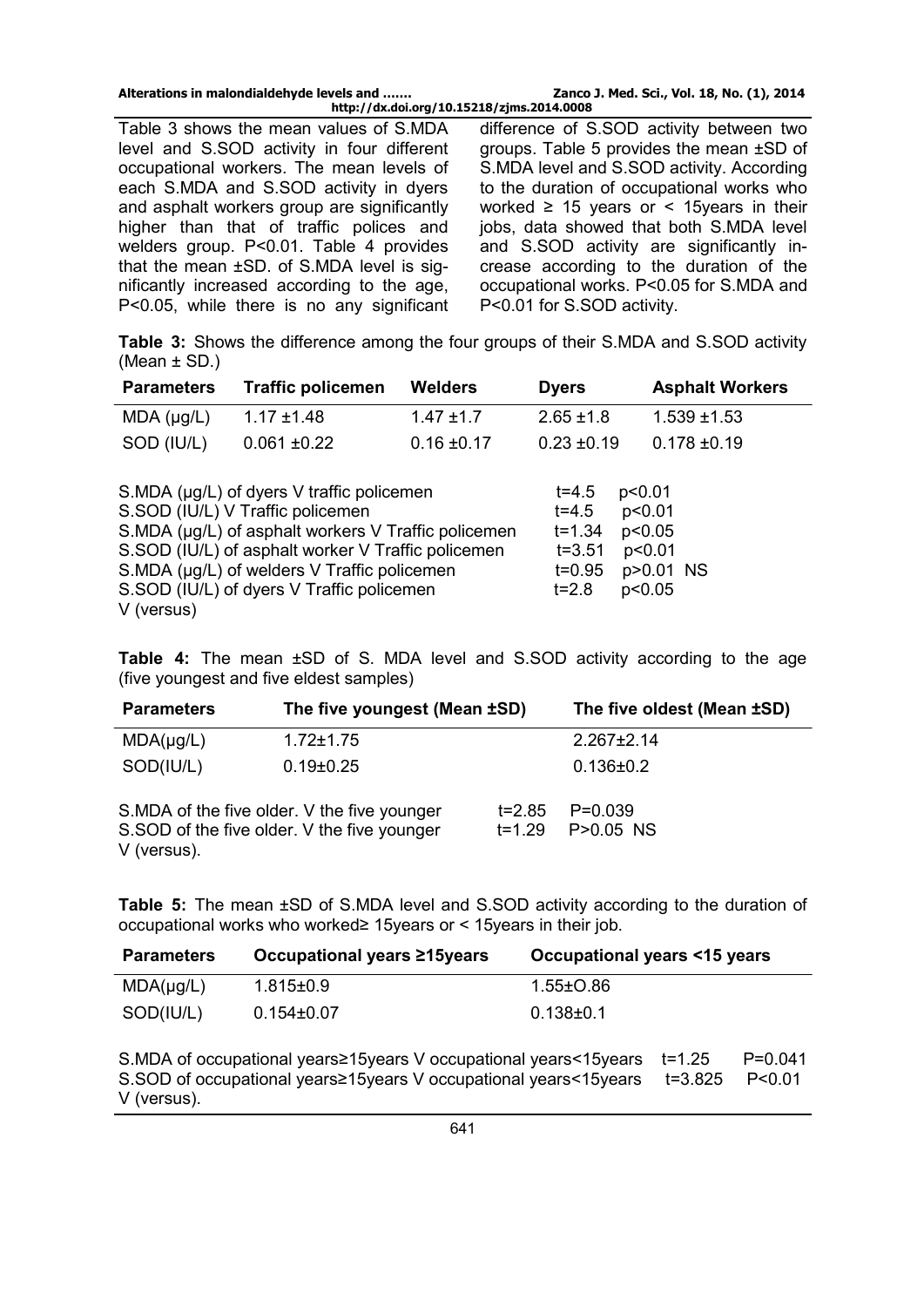#### **Discussion**

The mean value of MDA in samples exceeded the normal range (Table 2). The high level of MDA may be due to the lipid peroxidation in a greater rate than the physiological rate. At the same time the levels of SOD are also high compared to the normal range; which is proportional to the increase of MDA. SOD is counteracting the action of MDA which may have increased as a result of oxidative stress and lipid peroxidation. The difference between SOD activity before and after the exposure to light is related to the activation of SOD by light by absorbing energy of light<sup>25</sup>. Table 3 shows that the MAD of traffic policemen and welders are within the normal range, but as for asphalt workers was slightly high, while MAD levels for dyer workers were far exceeded the normal range. This high level is may be due the nature of their working; they are more vulnerable to dye derivative, they also are more exposed to the dye aerosols because of the direct exposure during the indoor dying. This means that they are more exposed to the oxidative stresses comparing to other groups. Serum MAD levels of asphalt factory workers who are directly exposed to emit gases from the asphalt their MAD levels were higher than the normal level. Since traffic polices and welders who are working outdoors, they are less exposed to the direct emitted gases and they inhale more fresh air similar resulted obtained by Armstrong,  $D^7$ . Regarding SOD, traffic polices showed higher level than the control because they are working most of the time exposure to the sun light and it may have negative effects to their defense system. Production of SOD is also due to low level of MDA activity. Welders are nearly normal because of their normal MDA level which is proportional to SOD. Dyer's SOD is also far exceeds the control level due to high level of MDA that induce SOD to produce in high level as part of defense against the high level of oxidative stress and lipid peroxidation. The high level of SOD within

the asphalt workers means that they have a greater defense or repair system against any defect in the body. The results caused by exposing workers to the polluted air. As a consequence, exposure to a wide range of air pollutants gives rise to oxidative stress within the lung, and this appears to initiate responses that are particularly dangerous to susceptible members of the occupational workers. One of these responses is the influx of inflammatory cells of the lung<sup>26</sup>. The younger workers have shown high level of MDA (Table 4) but at the same time they have higher level of SOD to produce sufficient efficacy to counteract levels of MDA. The five older ones have high level of MDA but in contrast to the younger ones they showed a lower level of SOD due to their age and physiological condition which may reduce the body ability to produce a quantity of SOD to meet the metabolic action of peroxidation. The results attributed to the results of Akbar Sharifian et  $a^{28}$ . they concluded that the correlation between age and total plasma antioxidant capacity was found through a Pearson correlation: r=0.253, p=0.049. The results of this study show that the shift work can act as an oxidative stressor. It also shows that the age and the BMI have a negative effect on the oxidative stress. With increase of BMI and age; the antioxidant system becomes more disabled against oxidative stress. Occupational stress increases oxidative stress levels probably as a response to increased generation of reactive oxygen species. A special dietary regimen including antioxidant agents, such as vitamins and minerals, may be beneficial to shift workers. Spending more years in the occupational work increases the oxidative stress and lipid peroxidation. This may have led to the positive correlation between the level of MAD and time spent in that work, Table 5. Table 5 shows the positive correlation between time spent on the occupational work and the level of MAD, similar results obtained by Frank J Kelly<sup>29</sup>. Spending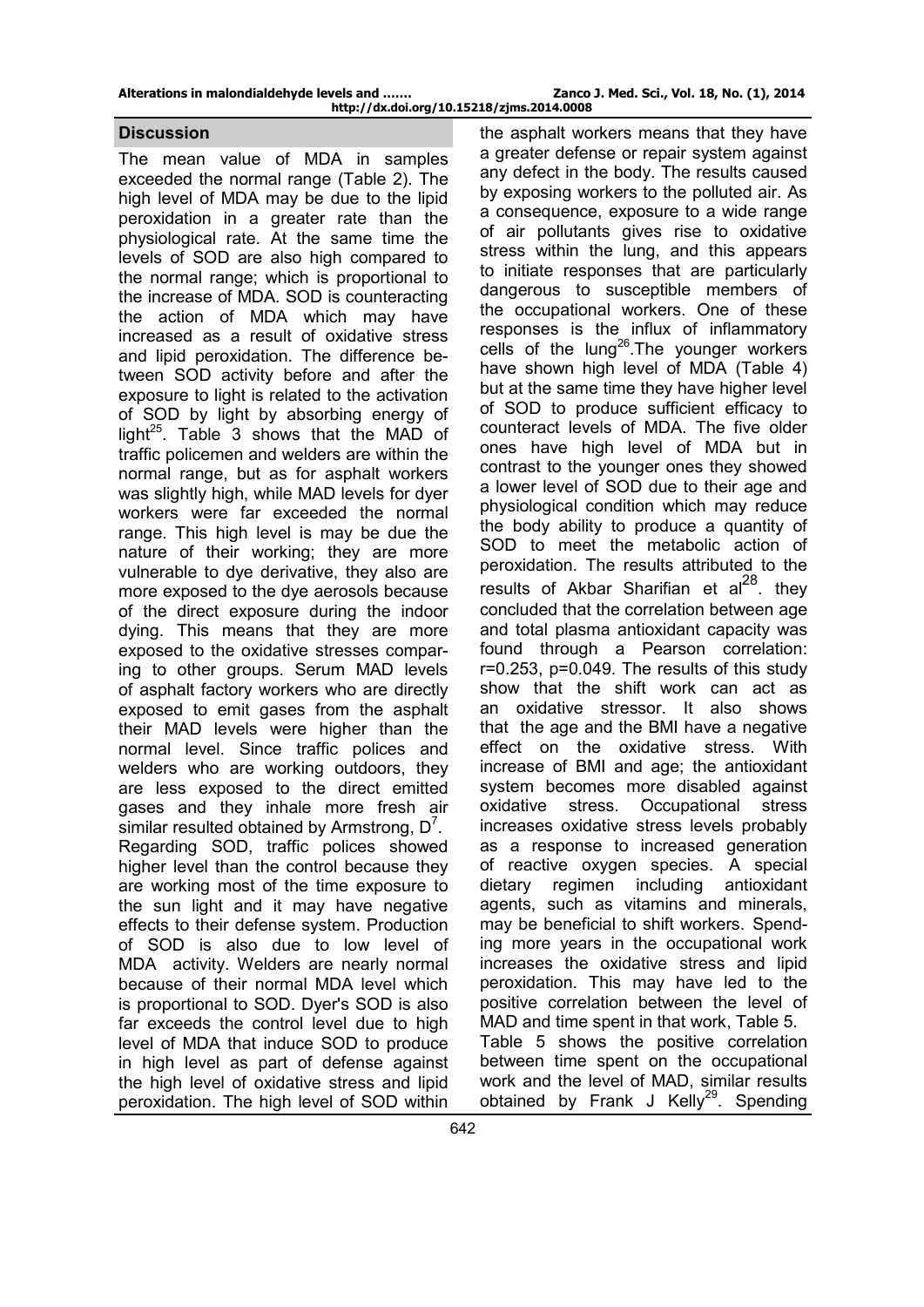more years that job increases oxidative stress and lipid peroxidation. by age and reducing the level of SOD as a result of aging, generation  $H_2O_2$  by mitochondria increased by time and the resulting accumulation damage to macromolecules that causes aging and this is physiologically normal (by aging oxidative stress results in damage to mitochondrial DNA, thus increasing further the production of ROS<sup>4,26,29</sup>. Ultimately leads to a physiological decline in function, or aging in the persons worked 15 years or less MDA slightly increased but SOD reduced due to poor compensation mechanism.

# **Conclusion**

Based on findings of the present study it can be concluded that occupational works elevates the release of Superoxide dismutase enzyme, and also increases lipid peroxidation by reactive oxygen species which in turn causes elevation of Malondialdehyde.

#### **References**

- 1. Sies H. Oxidative stress: from basic research to clinical application. Am J Med 1991; 91(3C): 315-85.
- 2. Cetinkaya A, Kurutas EB, Buyukbese MA, Kantarceken B, Bulbulo E. Levels of Malondialdehyde and Superoxide Dismutase in Subclinical Hyperthyroidism. Clin Chim Acta1999; 196:2-3.
- 3. Georgeson GD, Szony BJ, Streitman K. Antioxidant enzyme activities are decreased in preterm infants and in neonates born via caesarean section. Eur J Obstet Gynecol Reprod Biol 2002; 103(2):136-9.
- 4. Miral D, Pawel J. Mechanism of free radicalinduced damage to DNA". Free Radic Res 2012; 46:382-419.
- 5. Nakai A, Oya A, Kobe H. Changes in maternallipid peroxidation levels and antioxidant enzymatic activities before and after delivery. J Nippon Med Sch 2000; 67(6):434-9.
- 6. Loeper J, Goy J, Rozensztajn L, Bedu O, Moisson P. Lipid peroxidation and protective enzymes during myocardial infarction . Clin Chim Acta 1991; 196(2-3):119-25.
- 7. Armstrong D, Browne R. The analysis of free radicals, lipid peroxidases, antioxidant enzymes and compounds related to oxidative stress as applied to the clinical chemistry laboratory. Free Radic Diag Med 1994; 366:43-58.
- 8. Pryor WA, Stanley JP. Letter: A suggested

mechanism for the production of malonaldehyde during the autoxidation of polyunsaturated fatty acids. Nonenzymatic production of prostaglandin endoperoxides during autoxidation. J Org Chem 1975; 40 (24): 3615–7.

- 9. Farmer EE, Davoine C. Reactive electrophile species. Curr Opin Plant Biol 2007; 10(4):380–6.
- 10. Lef'evre G. Evaluation of lipid peroxidation by measuring thiobarbituric acid reactive substances. Annals de Biologie Clinique (Paris) 1998; 56 (3):305-19.
- 11. Buddi R, Lin B, Atilano SR, Zorapapel NC, Kenney MC, Brown DJ. [Evidence of oxidative](http://www.jhc.org/cgi/pmidlookup?view=long&pmid=11850437)  [stress in human corneal diseases.](http://www.jhc.org/cgi/pmidlookup?view=long&pmid=11850437) [J Histochem](http://en.wikipedia.org/wiki/J._Histochem._Cytochem.)  [Cytochem](http://en.wikipedia.org/wiki/J._Histochem._Cytochem.) 2002; 50(5):240-52.
- 12. Tainer JA, Getzoff ED, Beem KM, Richardson JS, Richardson DC. "Determination and analysis of the 2 A-structure of copper, zinc superoxide dismutase". J Mol Biol 1982; 160(2):181–217.
- 13. Getzoff ED, Tainer JA, Weiner PK, Kollman PA, Richardson JS , Richardson DC. Electrostatic recognition between superoxide and copper, zinc superoxide dismutase. Nature 1983; 306:287-90.
- 14. Porntadavity S, Xu Y, Kiningham K, Rangnekar VM, Prachayasitikul V, St Clair DK . TPAactivated transcription of the human MnSOD gene: Role of transcription factors Sp-1 and Egr-1. DNA Cell Biol 2001; 20:473–8.
- 15. Reaume AG, Elliott JL, Hoffman EK, Kowall NW, Ferrante RJ, Siwek D, et al. Motor neurons inCu/ Zn superoxide dismutase-deficient mice develop normally but exhibit enhanced cell death after axonal injury. Nat Genet 1996; 3:43–7.
- 16. Allen S, Badarau A, dennison C. Cu(I) affinities of the domain 1 and 3 sites in the human metallochaperone for Cu,Zn-supueroxide dismutase. Biochemistry 2012; 51:1439-48.
- 17. Williams MD, Van Remmen H, Conrad CC, Huang TT, Epstein CJ, Richardson A. Increased oxidative damage is correlated to altered mitochondrial function in heterozygous manganese superoxide dismutase knockout mice. J Biol Chem 1998; 273:510–5.
- 18. Greenlund L. Superoxide dismutase delays neuronal apoptosis: A role for reactive oxygen species in programmed neuronal death. Neuron 1995; 14:303.
- 19. Deng L. Amyotrophic lateral sclerosis and structural defects in Cu, Zn superoxide dismutase. . Science 1993; 261:986.
- 20. Venkataraman F. Manganese superoxide dismutaseoverexpression inhibits the growth of androgen-independent prostate cancer cells. Oncogene 2005; 24:77.
- 21. Navarro-Antolín. Role of peroxynitrite in endothelial damage mediated by Cyclosporine A. Free Radic Biol Med 2007; 42(3):394-403. 22. Jostana A Pl, Arun J P, Ajitt V S, Sajay P G. Oxidative stress and antioxidants status of occupational pesticides exposed sprayers of grape gardens of Western Maharashtra (India).